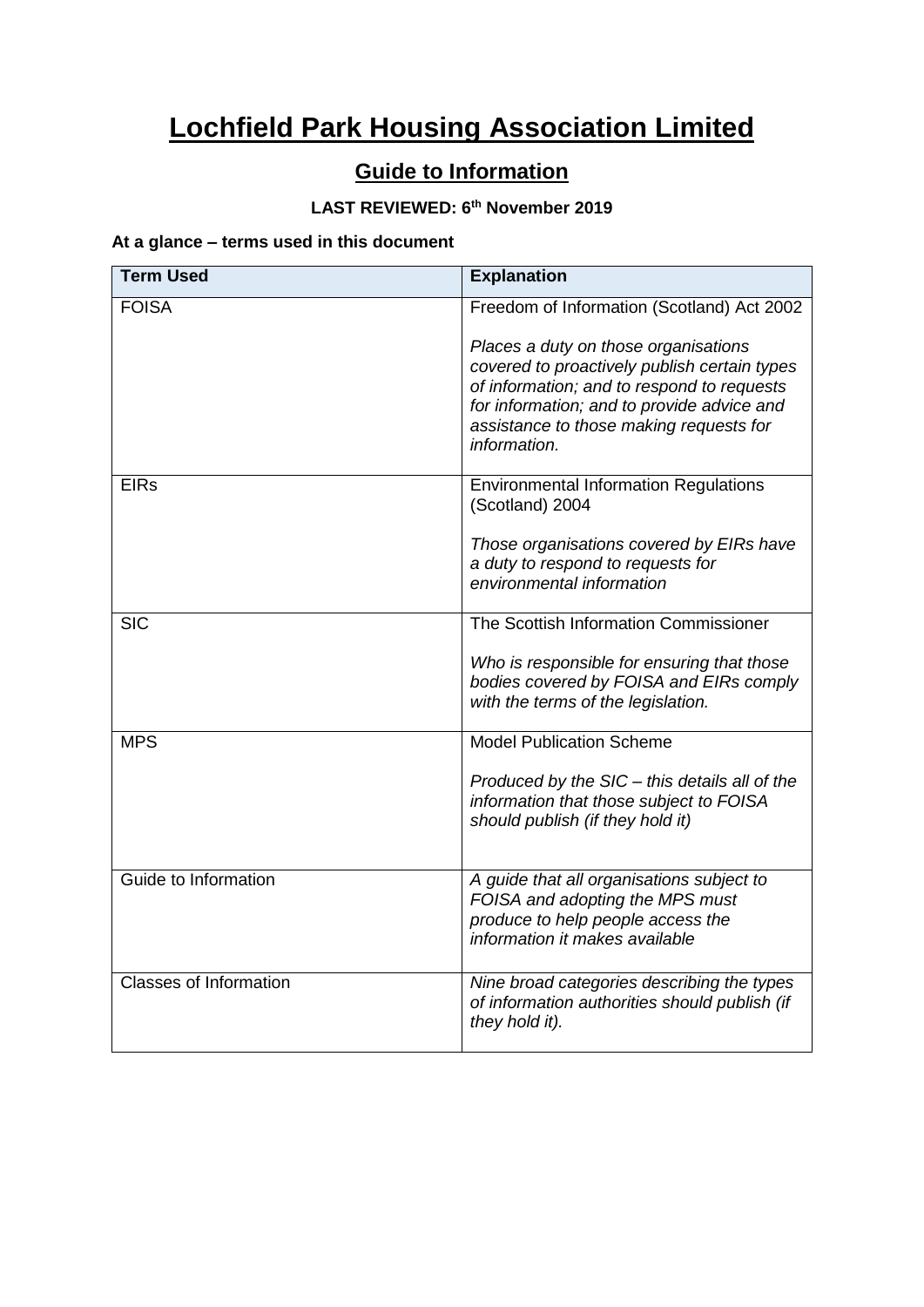# **Background**

The Freedom of Information (Scotland) Act 2002 (FOISA) requires that all housing associations/co-operatives in Scotland must produce and maintain a publication scheme. This must detail all of the key information that we publish and how you can access it. This Guide to Information is our publication scheme, and contains links to where you can find all of the information listed online.

**Lochfield Park Housing Association Limited** has adopted the Scottish Information Commissioner's (SIC) [Model Publication Scheme](http://www.itspublicknowledge.info/ScottishPublicAuthorities/PublicationSchemes/TheModelPublicationScheme.aspx) (MPS), and this Guide has been approved by the SIC.

### **Formats other than online**

All of the information listed is available on our website (unless stated), and completely free to access online. However, we understand that not everyone will have online access and where this is the case you can contact us to view this in our office (where this would be convenient).

If you would like a printed copy of any of the information listed, unfortunately we may have to charge a small fee to provide this. This fee will never exceed the cost of photocopying and postage – and we will let you know any total cost before we forward this to you.

Our charges for providing any information detailed in this guide are summarised below:

| Format                   | <b>Charge</b>            |
|--------------------------|--------------------------|
| Online                   | Free                     |
| View at our office       | Free                     |
| Print in black and white | 10p per A4 sheet         |
| Print in colour          | 20p per A4 sheet         |
| CD Rom                   | 50p per cd rom           |
| Posted document/CD Rom   | Cost of postage incurred |

If you would like to request information that we publish in a format other than online, or arrange a visit to our office to view information, please contact:

#### **Liz Cumming, Office Manager – 0141 771 2228 – Lcumming@lochfield.co.uk**

#### **Charges for information which is not available under the scheme**

If you submit a request to us for information which is not available in this Guide the charges will be based on the following calculations:

General information requests

- There will be no charge for information requests which cost us £ 100 or less to process
- Where information costs between £100 and £600 to provide you may be asked to pay 10% of the cost. That is, if you were to ask for information that costs us £600 to provide, you would be asked to pay  $E$  50 calculated on the basis of a waiver of the first £ 100 and 10% of the remaining £ 500.
- $\bullet$  We are not obliged to respond to requests which will cost us over £600 to process.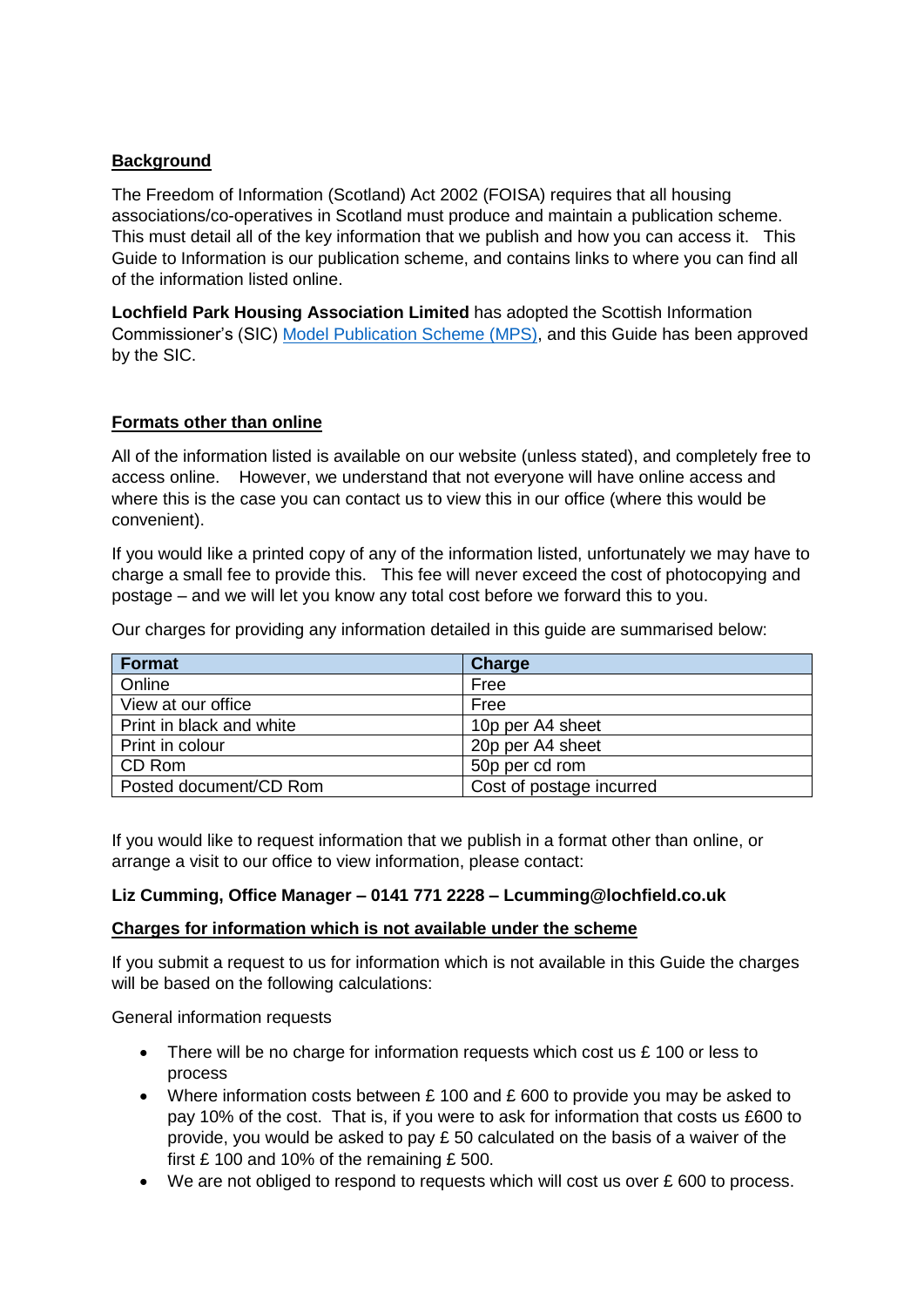- In calculating any fee, staff time will be calculated at actual cost per staff member hourly salary rate to a maximum of £ 15 per person per hour.
- We do not charge for the time to determine whether we hold the information requested, nor for the time it takes to decide whether the information can be released. Charges may be made for locating, retrieving and providing information to you.
- In the event that we decide to impose a change we will issue you with notification of the charge (a fees notice) and how it has been calculated. You will have three months from the date of issue of the fees notice in which to decide whether to pay the charge. The information will be provided to you on payment of the charge. If you decide not to proceed with the request there will be no charge to you.

# **Charges for Environmental Information**

Environmental Information is provided under the EIRs rather than FOISA. The rules for charging for environmental information are slightly different.

We do not charge for the time to determine whether we hold the environmental information requested or deciding whether the information can be released. Charges may be made for locating, retrieving and providing information to you e.g. photocopying and postage. If we decide to impose a charge, we will issue you with notification of the charge and how it has been calculated. The information will be provided to you on payment of the charge. If you decide not to proceed with the request there will be no charge to you.

Charges are calculated based on the actual cost to Lochfield Park Housing Association of providing the information.

- Photocopying is charged at 10p per A4 sheet for black and white copying, 20p per A4 sheet for colour copying.
- Postage is charged at actual rate for Royal Mail First Class
- Staff time is calculated at actual cost per staff member hourly salary rate to a maximum of £15 per person per hour.

The first £ 100 worth of information will be provided to you without charge.

Where information costs between £100 and £600 to provide you may be asked to pay 10% of the cost. That is, if you were to ask for information that costs us £600 to provide, you would be asked to pay £ 50 calculated on the basis of a waiver of the first £ 100 and 10% of the remaining £ 500.

Where it would cost more than  $E$  600 to provide the information to you, however, we will ask you to pay the full cost of providing the information, with no waiver for any portion of the cost.

#### **Information that we cannot publish**

Whilst we will try to make all of the information we have detailed available, in rare cases there may be some information that we cannot make available. For example, sometimes if we were to publish certain committee minutes, it could reveal personal details about an individual. This would be a breach of Data Protection legislation if we were to do so. When this is the case, we will remove any personal details before publication and highlight where and why we have done so.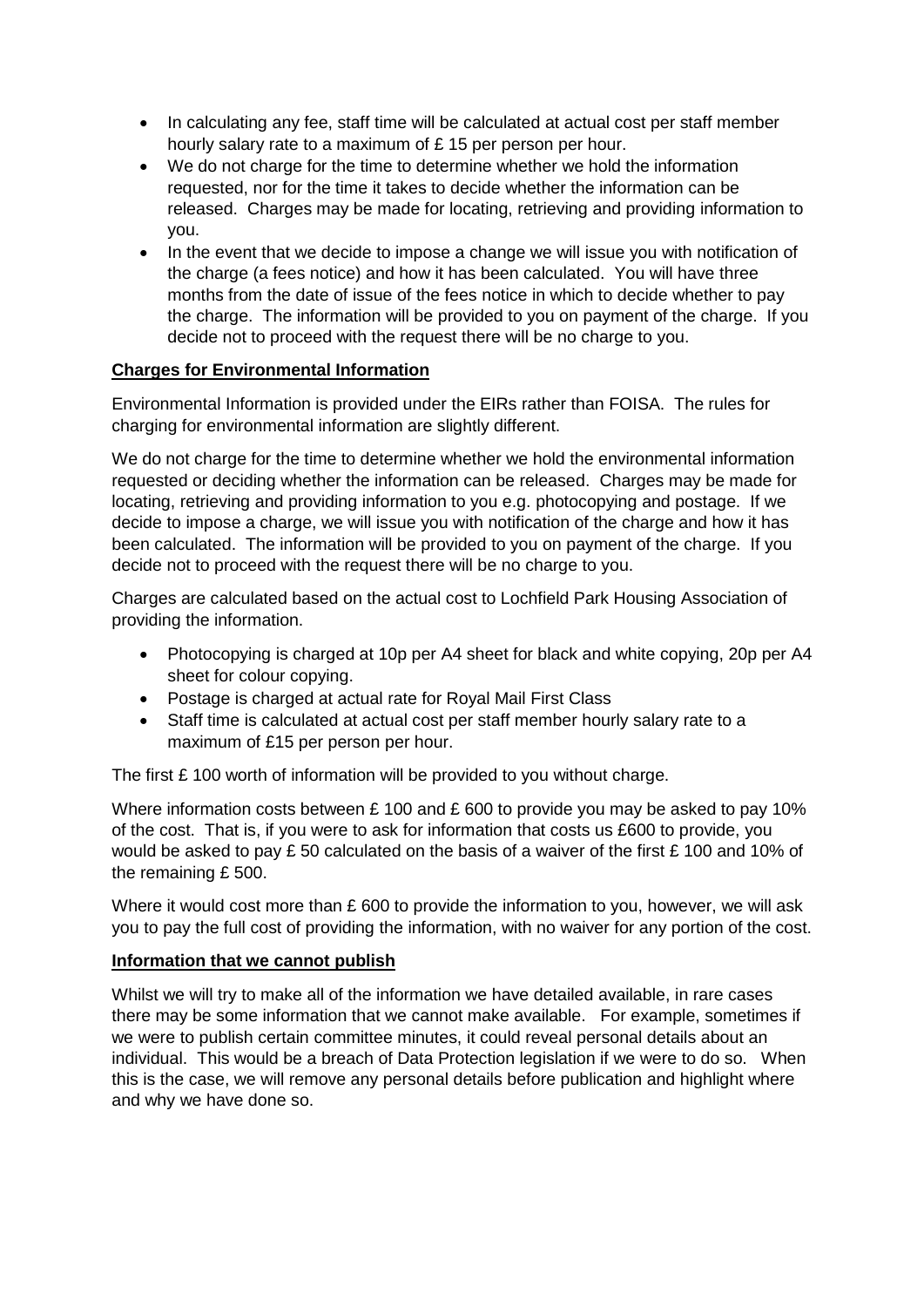# **For how long will information be published?**

We aim, where possible, to publish information for at least the current and previous two financial years. When we review any document – e.g. our policies – to avoid confusion we will only publish the current version once it has been updated.

#### **Copyright and re-use**

Where we hold the copyright on our published information, the information may be copied or reproduced without formal permission, provided that:

- It is copied accurately
- It is not used in a misleading context
- The source of the material is identified

### **Contact us**

If you have any queries about anything contained within this Guide to Information, or if there is some information that you cannot find that you would like to access, please contact:

#### **Lochfield Park Housing Association Ltd**

**37 Drumlanrig Avenue Glasgow G34 0JF LCumming@lochfield.co.uk 0141 771 2228**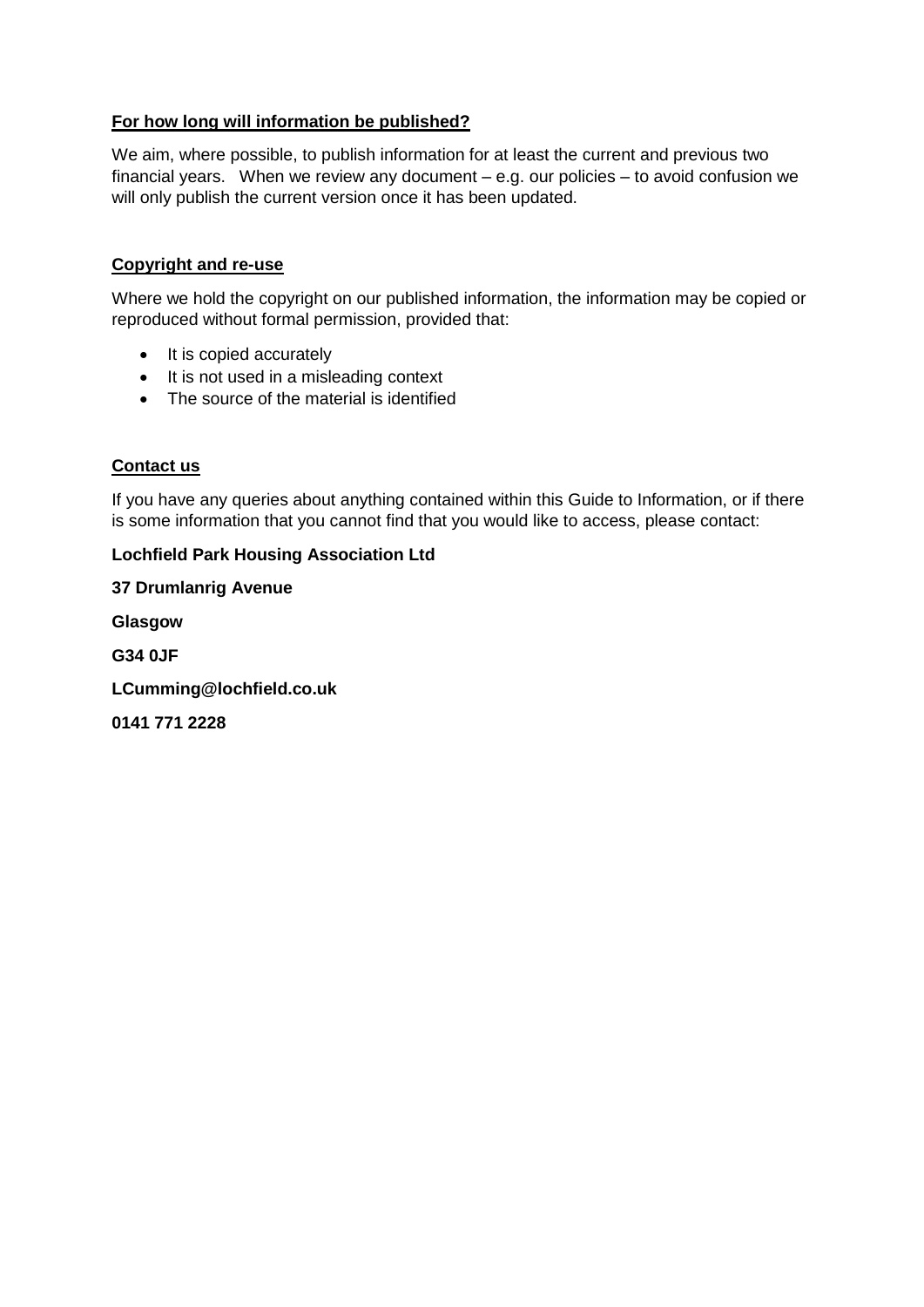# **The Information that we make available to you**

Under the MPS, the information we provide must be listed under certain "classes" of information. These are the categories of information that are detailed below. As FOI applies to other bodies and sectors across Scotland – such as Scottish Government and Councils for example –this means that not all of the categories in the MPS apply to housing associations/co-operatives. 1

The details of all the information we hold under each of the classes that apply to our organisation, and hyperlinks to access this information when available online, are outlined below.

| <b>Information</b>                                                              | <b>Where to access [INSERT</b>     |
|---------------------------------------------------------------------------------|------------------------------------|
|                                                                                 | <b>HYPERLINKS BELOW TO</b>         |
|                                                                                 | <b>DOCUMENTS/RELEVANT SECTIONS</b> |
|                                                                                 | OF WEBSITE AS APPROPRIATE]         |
| <b>Class 1 - About [INSERT ORGANISATION NAME]</b>                               |                                    |
| Information about [INSERT ORGANISATION NAME], who we are, where to find us, how |                                    |
| to contact us, how we are managed and our external relations.                   |                                    |
| Descriptions of who we are                                                      |                                    |
| <b>Mission Statement</b>                                                        | <b>About Us</b>                    |
| Vision                                                                          | <b>About Us</b>                    |
| Values                                                                          | <b>Business Plan</b>               |
| <b>Corporate Objectives</b>                                                     | <b>Business Plan</b>               |
| Area(s) of operation                                                            | <b>Our Stock</b>                   |
| Key activities; strategic/corporate plan(s)                                     | <b>Business Plan</b>               |
| Business Plan (or summary)                                                      | <b>Business Plan</b>               |
| <b>Location and opening arrangements</b>                                        |                                    |
| <b>Address</b>                                                                  | <b>Contact Us</b>                  |
| Telephone number and e-mail address for                                         | <b>Contact Us</b>                  |
| general enquiries (and dedicated lines where                                    |                                    |
| appropriate)                                                                    |                                    |
| opening times                                                                   | <b>Contact Us</b>                  |
| General contact arrangements                                                    | <b>Contact Us</b>                  |
| local/area office contact details                                               | <b>Contact Us</b>                  |
| Contact details for making a complaint                                          | <b>Make A Complaint</b>            |
| Information relating to Freedom of Information                                  |                                    |
| <b>Publication Scheme and Guide to Information</b>                              | THIS DOCUMENT                      |
|                                                                                 |                                    |
| Charging Schedule for Published Information                                     | THIS DOCUMENT (See Page 2)         |
|                                                                                 |                                    |
|                                                                                 |                                    |
| Contact details and advice on making an FOI                                     | <b>Information Request</b>         |
| request                                                                         |                                    |
| Freedom of Information policies and procedures                                  |                                    |

1

<sup>&</sup>lt;sup>1</sup> In the MPS Class 8: Commercial Publications and Class 9: Our Open Data do not apply to RSLs.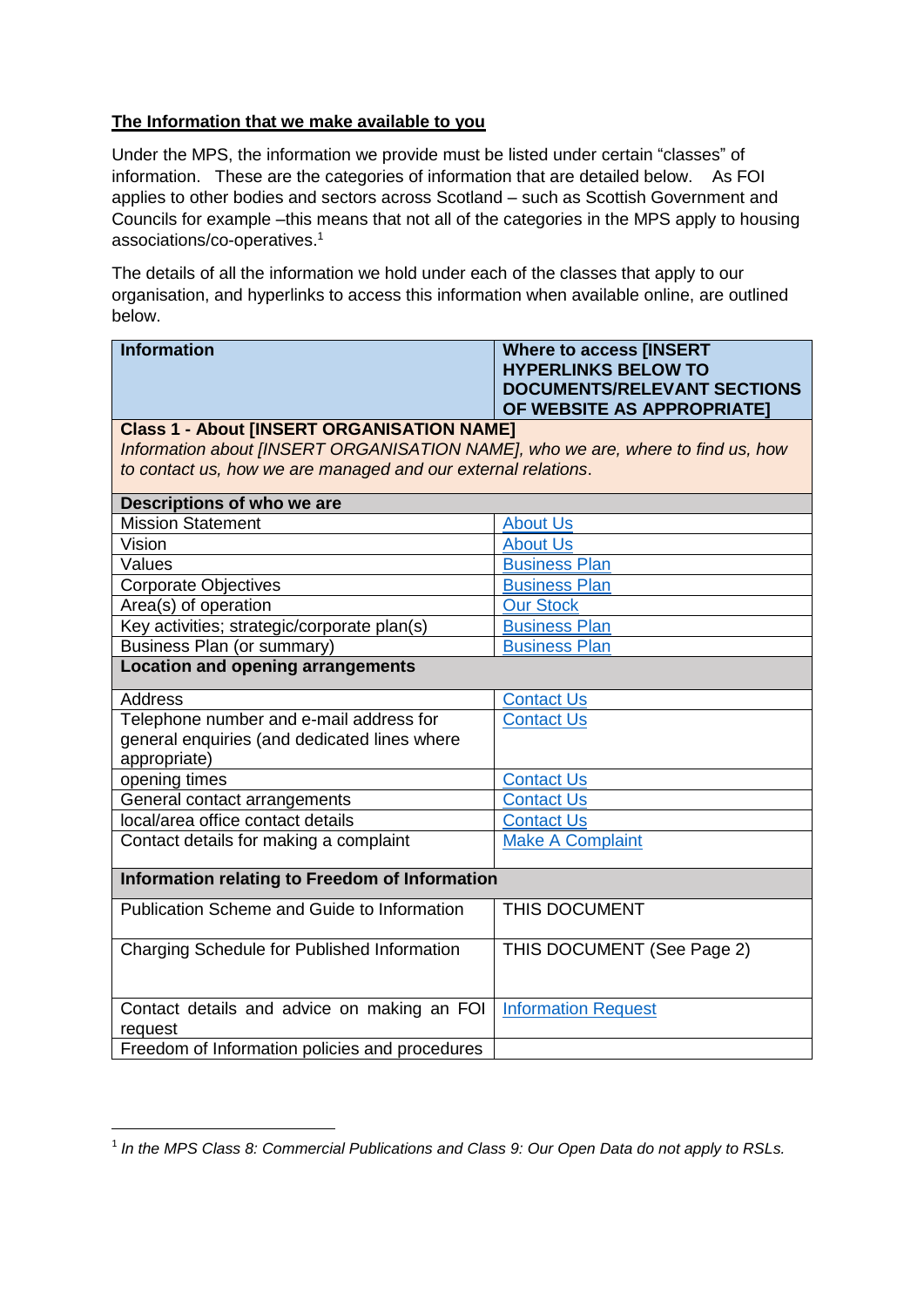| <b>Information</b>                                                                                  | <b>Where to access [INSERT</b><br><b>HYPERLINKS BELOW TO</b>     |
|-----------------------------------------------------------------------------------------------------|------------------------------------------------------------------|
|                                                                                                     | <b>DOCUMENTS/RELEVANT SECTIONS</b><br>OF WEBSITE AS APPROPRIATE] |
| Schedule<br>Charging<br>for<br>environmental                                                        | THIS DOCUMENT (Page 3)                                           |
| information provided in response to requests<br>made under EIRs                                     |                                                                  |
| <b>About our Governing Body</b>                                                                     |                                                                  |
| <b>List of Governing Body Members</b>                                                               |                                                                  |
| <b>Names</b><br>$\bullet$<br>when they became a governing body                                      | <b>Our Management Committee</b>                                  |
| member                                                                                              | <b>Association Rules (Page 10-17)</b>                            |
| Professional biographical details<br>office-bearing responsibilities                                |                                                                  |
| when they became an office-bearer                                                                   |                                                                  |
| Description of the role of the Governing Body<br>governance structure chart (including<br>$\bullet$ | <b>Standing Orders</b>                                           |
| sub-committees and working groups);<br>remits for governing body and any sub-                       |                                                                  |
| committees                                                                                          |                                                                  |
| How to become part of the governing body                                                            | <b>Get Involved: Management Committee</b>                        |
| <b>About our staff</b>                                                                              |                                                                  |
| List of senior management team, including<br>professional biography and contact details             | <b>Our Staff</b>                                                 |
| Organisational structure                                                                            | <b>Organisational Structure</b>                                  |
| <b>Governance Documents and Corporate Policies</b>                                                  |                                                                  |
| <b>Rules/Articles</b>                                                                               | <b>Lochfield Park HA Rules</b>                                   |
|                                                                                                     |                                                                  |
| <b>Standing Orders</b>                                                                              | <b>Standing Order Remits</b>                                     |
| <b>Membership Policy</b>                                                                            | <b>Membership Policy</b>                                         |
| Code of Conduct for Staff                                                                           | <b>Code of Conduct for Staff</b>                                 |
| Code of Conduct for Governing Body Members                                                          | <b>Code of Conduct for Governing Body</b><br><b>Members</b>      |
| Entitlements Payments and Benefits Policy (or                                                       | <b>Entitlements, Payments &amp; Benefits</b>                     |
| equivalent, including arrangements for payments                                                     | Policy                                                           |
| for expenses and subsistence)                                                                       |                                                                  |
| <b>Register of Interests</b>                                                                        | <b>Code of Conduct for Governing Body</b><br><b>Members</b>      |
| <b>Equalities Policy</b>                                                                            | <b>Equality Strategy</b>                                         |
| <b>Health and Safety Policy</b>                                                                     | <b>EVH - Health and Safety</b>                                   |
| <b>Relationship with Regulators</b>                                                                 |                                                                  |
| with<br>Scottish<br>Engagement<br>Housing<br>plan<br>Regulator                                      | <b>SHR Lochfield Park Engagement Plan</b>                        |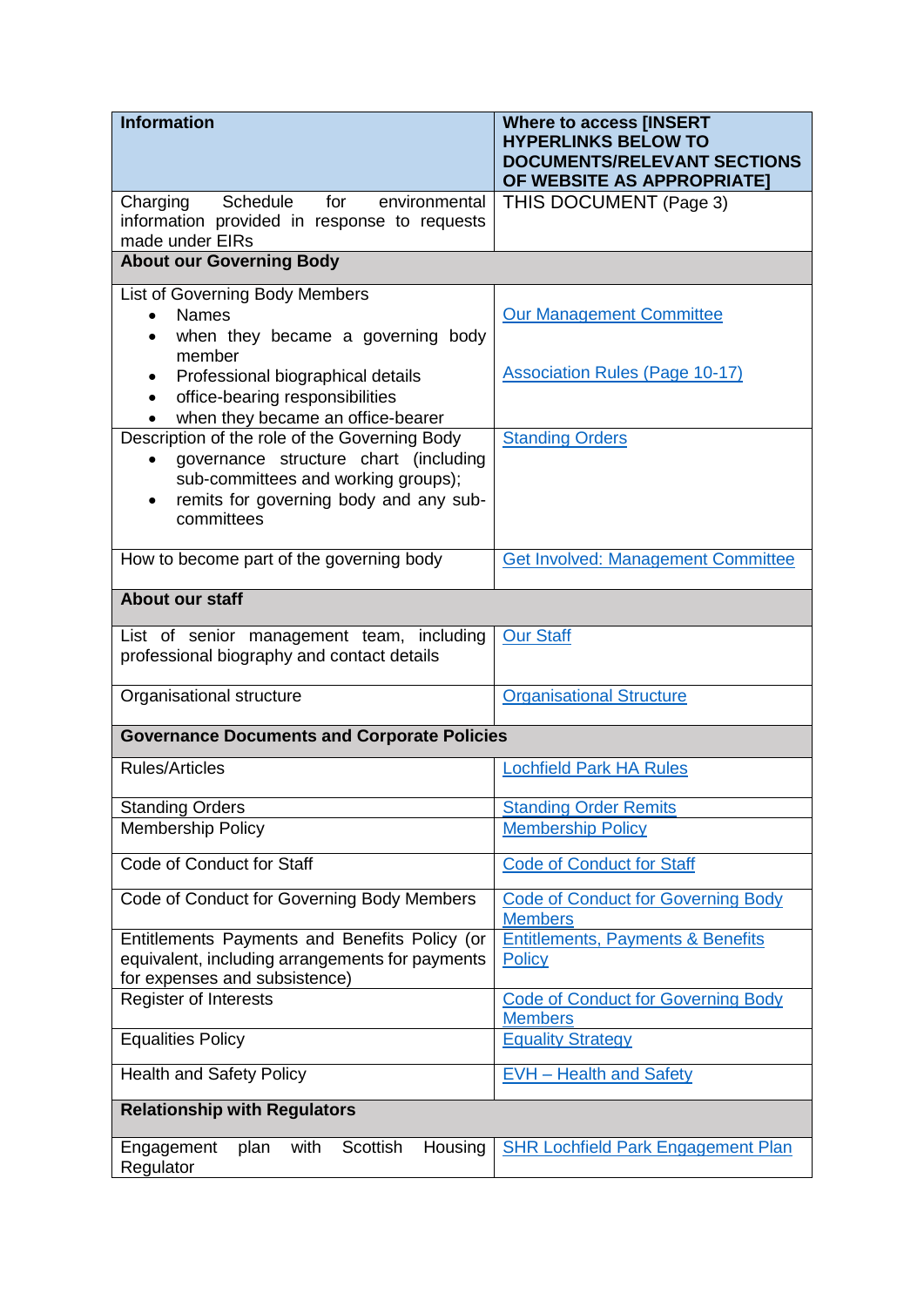| <b>Information</b>                                                                | <b>Where to access [INSERT</b>                                              |
|-----------------------------------------------------------------------------------|-----------------------------------------------------------------------------|
|                                                                                   | <b>HYPERLINKS BELOW TO</b><br><b>DOCUMENTS/RELEVANT SECTIONS</b>            |
|                                                                                   | OF WEBSITE AS APPROPRIATE]                                                  |
| <b>Assurance Statement</b>                                                        | <b>Annual Assurance Statement 2019</b>                                      |
| Annual Return on Charter Submission to SHR                                        | Return for the Charter 2018-19                                              |
| <b>Financial Returns to SHR</b>                                                   | Annual Accounts 31 <sup>st</sup> March 2019                                 |
|                                                                                   | <b>5 Year Financial Projections</b>                                         |
| Charter report to tenants                                                         | <b>Annual Financial Statement Returns</b><br>Return for the Charter 2018-19 |
| Internal and External Audit arrangements                                          |                                                                             |
| <b>Key Partnerships</b>                                                           |                                                                             |
| Strategic agreements with other organisations                                     | N/A                                                                         |
| Class 2 – How we deliver our functions and services                               |                                                                             |
| Information about our work, our strategy and policies for delivering services and |                                                                             |
| information for our service users.                                                |                                                                             |
| How to use our services                                                           |                                                                             |
| List of services provided                                                         | <b>Lochfield Park HA</b>                                                    |
| How to report a repair                                                            | Report a Repair                                                             |
| Right to Repair information                                                       | <b>Right to Repair</b>                                                      |
| How to apply for a house                                                          | <b>Apply for a House</b>                                                    |
| How to get information about tenancy support                                      | <b>Information Leaflets</b>                                                 |
| How to make a complaint                                                           | <b>Make A Complaint</b>                                                     |
| How to speak to a housing officer                                                 | <b>Contact Us</b>                                                           |
| consult with<br>other<br>How<br>tenants and<br>we                                 | <b>Tenant participation</b>                                                 |
| customers to inform and improve service delivery                                  | <b>Business Plan</b>                                                        |
| and develop new services                                                          |                                                                             |
| <b>Policies and Procedures</b>                                                    |                                                                             |
| <b>Allocations Policy</b>                                                         | <b>Allocations Policy</b>                                                   |
| <b>Adaptations Policy</b>                                                         | <b>Maintenance Policy</b>                                                   |
| <b>Anti-Social Behaviour Policy</b>                                               | <b>Anti-Social Behaviour Policy</b>                                         |
| <b>Asbestos Management Policy</b>                                                 | <b>Maintenance Policy</b>                                                   |
| <b>Arrears Management Policy</b>                                                  | To follow                                                                   |
| (including<br>Asset Management<br>Policy<br>stock<br>condition information)       | <b>Business Plan</b>                                                        |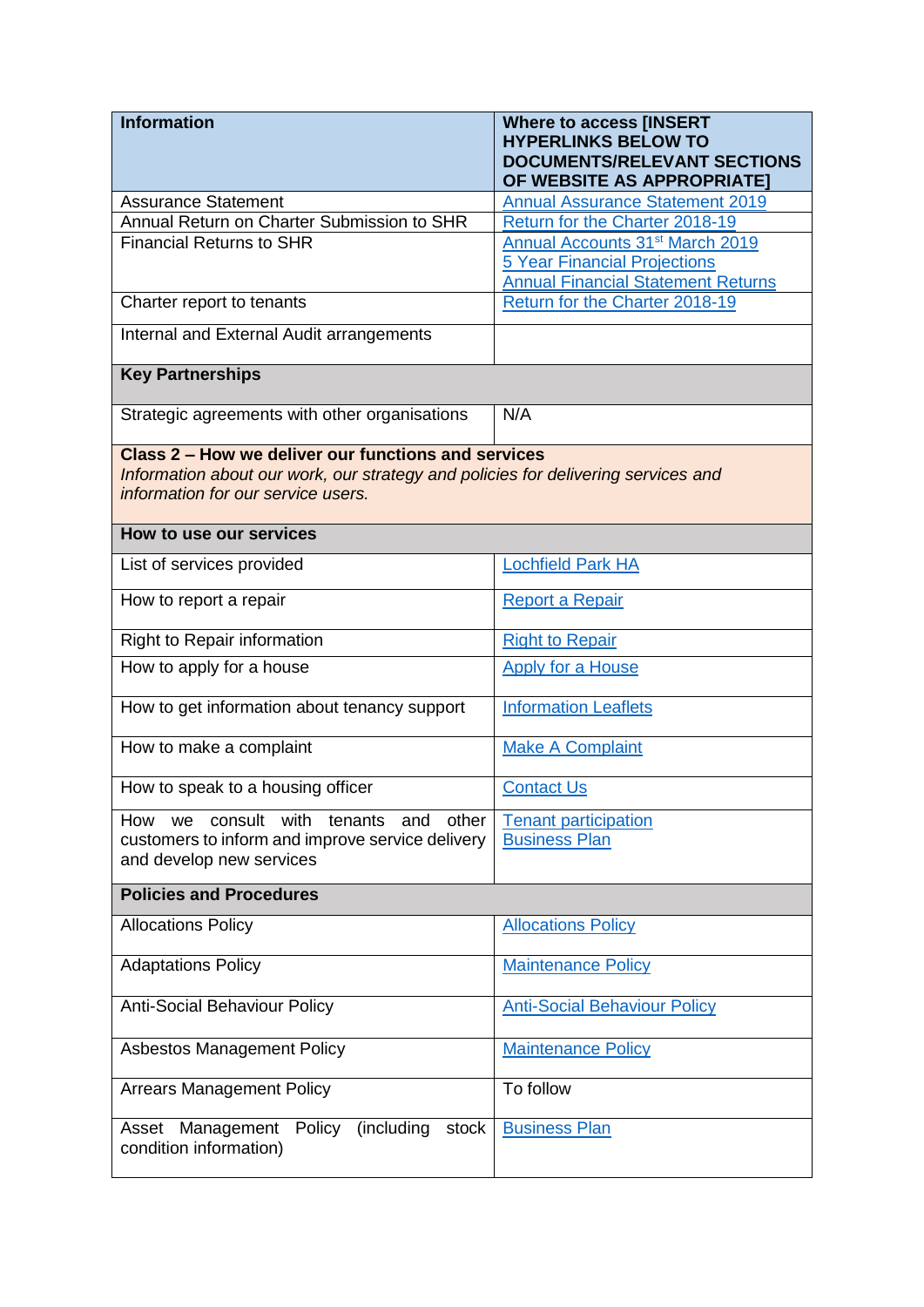| <b>Information</b>                                                                                                                                                                  | <b>Where to access [INSERT</b><br><b>HYPERLINKS BELOW TO</b><br><b>DOCUMENTS/RELEVANT SECTIONS</b><br>OF WEBSITE AS APPROPRIATE] |
|-------------------------------------------------------------------------------------------------------------------------------------------------------------------------------------|----------------------------------------------------------------------------------------------------------------------------------|
| <b>Customer Care Policy</b>                                                                                                                                                         | <b>Customer Care Policy</b>                                                                                                      |
| <b>Data Protection Policy</b>                                                                                                                                                       | <b>Data Protection Policy</b>                                                                                                    |
| <b>Equality and Diversity Policy</b>                                                                                                                                                | <b>Equality Strategy</b>                                                                                                         |
| <b>Estate Management Policy</b>                                                                                                                                                     | <b>To Follow</b>                                                                                                                 |
| Health and Safety Policy and procedures                                                                                                                                             | <b>EVH</b> - Health and Safety                                                                                                   |
| Legionnaires Inspection/Prevention Policy                                                                                                                                           | <b>Maintenance Policy</b>                                                                                                        |
| <b>Procurement Policy</b>                                                                                                                                                           | <b>To Follow</b>                                                                                                                 |
| <b>Risk Management Policy</b>                                                                                                                                                       | <b>Risk Management Policy</b>                                                                                                    |
| <b>Rent Setting Policy</b>                                                                                                                                                          | <b>Rent Setting Policy</b>                                                                                                       |
| <b>Repairs Policy</b>                                                                                                                                                               | Maintenance Policy                                                                                                               |
| <b>Tenant Engagement Policy</b>                                                                                                                                                     | <b>Tenant Participation Strategy</b>                                                                                             |
| <b>Tenancy Sustainment Policy</b>                                                                                                                                                   | <b>Tenant Participation Strategy</b>                                                                                             |
| Class 3 – How we take decisions and what we have decided<br>Information about the decisions we take, how we make decisions and how we involve<br>others.                            |                                                                                                                                  |
| <b>Governing Body Meetings</b>                                                                                                                                                      |                                                                                                                                  |
| Governing body meeting minutes                                                                                                                                                      | <b>Management Committee Meeting</b><br><b>Minutes</b>                                                                            |
| Governing body meeting reports/papers                                                                                                                                               | <b>Management Committee Meeting</b><br><b>Minutes</b>                                                                            |
| Governing body agendas                                                                                                                                                              | <b>Management Committee Meeting</b><br><b>Minutes</b>                                                                            |
| <b>Consultation and Participation</b>                                                                                                                                               |                                                                                                                                  |
| <b>Tenant Participation Strategy</b>                                                                                                                                                | <b>Tenant Participation Strategy</b>                                                                                             |
| Consultation reports noting the outcome of any                                                                                                                                      | <b>Tenant Satisfaction Survey</b>                                                                                                |
| recent consultations with tenants/others                                                                                                                                            |                                                                                                                                  |
| Class 4 - What we spend and how we spend it                                                                                                                                         |                                                                                                                                  |
| Information about our strategy for, and management of, financial resources (in sufficient<br>detail to explain how we plan to spend public money and what has actually been spent). |                                                                                                                                  |
| Information about our accounts and budgets                                                                                                                                          |                                                                                                                                  |
| Description of funding sources                                                                                                                                                      | <b>Funding Sources</b>                                                                                                           |
| Audited accounts                                                                                                                                                                    | Annual Accounts 31 <sup>st</sup> March 2019                                                                                      |
| Budget policies and procedures                                                                                                                                                      | <b>Financial Regulations and Procedures</b>                                                                                      |
| Budget allocation to key service areas                                                                                                                                              | <b>Financial Regulations and Procedures</b>                                                                                      |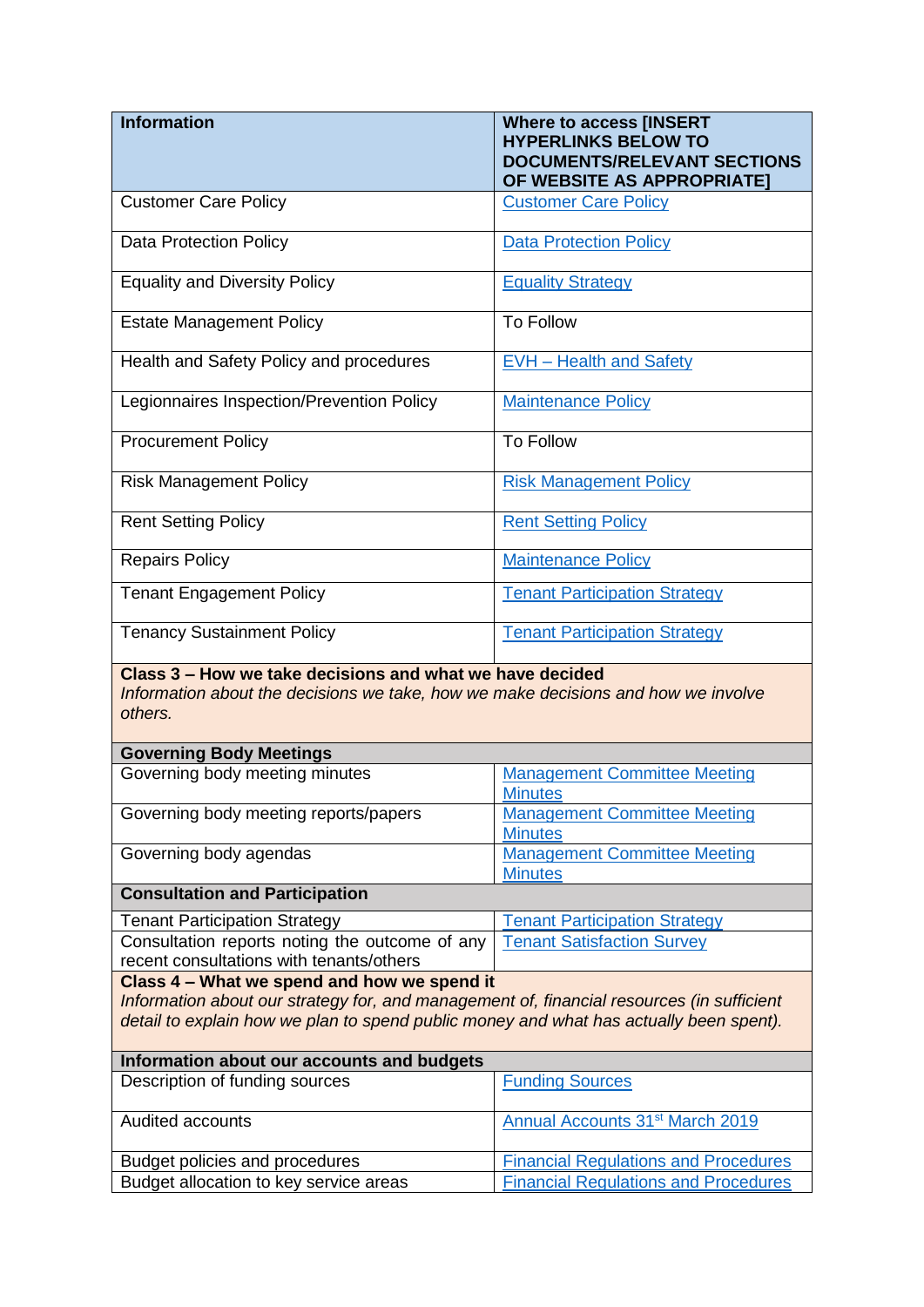| <b>Information</b>                                                                                                     | <b>Where to access [INSERT</b><br><b>HYPERLINKS BELOW TO</b><br><b>DOCUMENTS/RELEVANT SECTIONS</b><br>OF WEBSITE AS APPROPRIATE] |
|------------------------------------------------------------------------------------------------------------------------|----------------------------------------------------------------------------------------------------------------------------------|
| Our programme of work and projects                                                                                     |                                                                                                                                  |
| Brief details of any project funding and how                                                                           | Annual Accounts 31 <sup>st</sup> March 2019                                                                                      |
| it's being spent                                                                                                       |                                                                                                                                  |
|                                                                                                                        |                                                                                                                                  |
| Capital works programme/plans information                                                                              | <b>Annual Accounts 31st March 2019</b>                                                                                           |
| (annual programme figure)<br><b>Spending relating to Staff and Governing Body</b>                                      |                                                                                                                                  |
|                                                                                                                        |                                                                                                                                  |
| Expenses policies and procedures                                                                                       | <b>Expenses Policy</b>                                                                                                           |
| Senior staff/governing body member expenses                                                                            | <b>Staff and Committee Expenses</b>                                                                                              |
| at category level e.g. travel, subsistence and<br>accommodation                                                        |                                                                                                                                  |
| Board member remuneration other than<br>expenses                                                                       | <b>Staff and Committee Expenses</b>                                                                                              |
| Pay and grading structure (levels of pay rather                                                                        | To follow                                                                                                                        |
| than individual salaries)                                                                                              |                                                                                                                                  |
| General information about staff pension scheme                                                                         | <b>Annual Accounts 31st March 2019</b><br>pg. 29 - 32                                                                            |
|                                                                                                                        |                                                                                                                                  |
| Class 5 - How we manage our resources<br>Information about how we manage our human, physical and information resources |                                                                                                                                  |
| <b>Human resources</b>                                                                                                 |                                                                                                                                  |
|                                                                                                                        |                                                                                                                                  |
| Strategy and management of human resources                                                                             | <b>Terms &amp; Conditions of Employment</b>                                                                                      |
| Staffing structure                                                                                                     | <b>Organisational Structure</b>                                                                                                  |
| Human resources policies, covering:                                                                                    | <b>Terms &amp; Conditions of Employment</b>                                                                                      |
| recruitment                                                                                                            |                                                                                                                                  |
| performance management                                                                                                 |                                                                                                                                  |
| salary and grading                                                                                                     |                                                                                                                                  |
| promotion                                                                                                              |                                                                                                                                  |
|                                                                                                                        |                                                                                                                                  |
| pensions<br>discipline                                                                                                 |                                                                                                                                  |
| grievance                                                                                                              |                                                                                                                                  |
|                                                                                                                        |                                                                                                                                  |
| staff development<br>Maintenance and retention of staff                                                                |                                                                                                                                  |
| records                                                                                                                |                                                                                                                                  |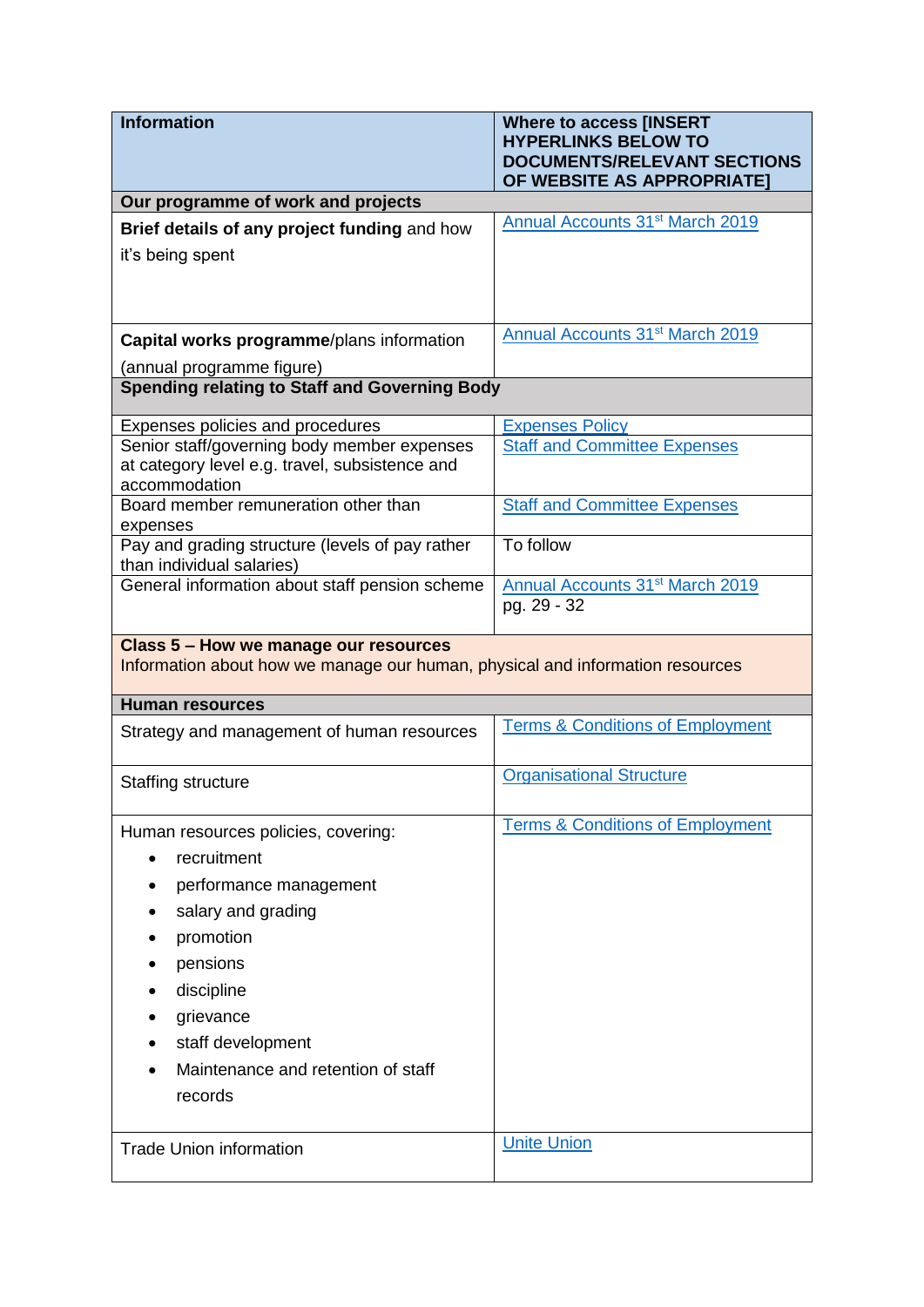| <b>Information</b>                                                                                                                                                               | <b>Where to access [INSERT</b><br><b>HYPERLINKS BELOW TO</b>     |
|----------------------------------------------------------------------------------------------------------------------------------------------------------------------------------|------------------------------------------------------------------|
|                                                                                                                                                                                  | <b>DOCUMENTS/RELEVANT SECTIONS</b><br>OF WEBSITE AS APPROPRIATE] |
| Summary of professional organisations/trade                                                                                                                                      | <b>List of Contractors and Memberships</b>                       |
| bodies of which we are a member                                                                                                                                                  |                                                                  |
| <b>Physical Resources</b>                                                                                                                                                        |                                                                  |
| Management of our land and property assets,                                                                                                                                      | <b>Environmental Works Programme</b>                             |
| including environmental/sustainability reports                                                                                                                                   |                                                                  |
| General description of our land and property<br>holdings                                                                                                                         | <b>Our Stock</b>                                                 |
| Estate development plans                                                                                                                                                         | <b>Future Development</b>                                        |
| <b>Information Resources</b>                                                                                                                                                     |                                                                  |
| Records management policy and records<br>management plan, including records retention<br>schedule                                                                                | <b>Data Retention Periods</b>                                    |
| Data protection or privacy policy                                                                                                                                                | <b>Data Protection Policy</b>                                    |
| Class 6 - How we procure goods and services from external providers<br>Information about how we procure works, goods and services, and our contracts with<br>external providers. |                                                                  |
| <b>Our Contractors and suppliers</b>                                                                                                                                             |                                                                  |
| Information about our key service<br>delivery<br>contractors who carry out:<br>responsive repairs<br>٠<br>landscape maintenance<br>planned/cyclical maintenance                  | <b>List of Contractors and Memberships</b>                       |
| List of suppliers and contractors used<br>by<br>organisation (provided to staff under<br>our<br><b>Entitlements Payments and Benefits Policy)</b>                                | <b>List of Contractors and Memberships</b>                       |
| Information<br>about<br>regulated<br>procurement<br>contracts awarded (value, scope, duration)                                                                                   | <b>Procurement Scotland</b>                                      |
| <b>Our Procurement</b>                                                                                                                                                           |                                                                  |
| Procurement Policy and procedures                                                                                                                                                | <b>To Follow</b>                                                 |
| Information on how to tender for work and<br>invitations to tender                                                                                                               | <b>Procurement Scotland</b>                                      |